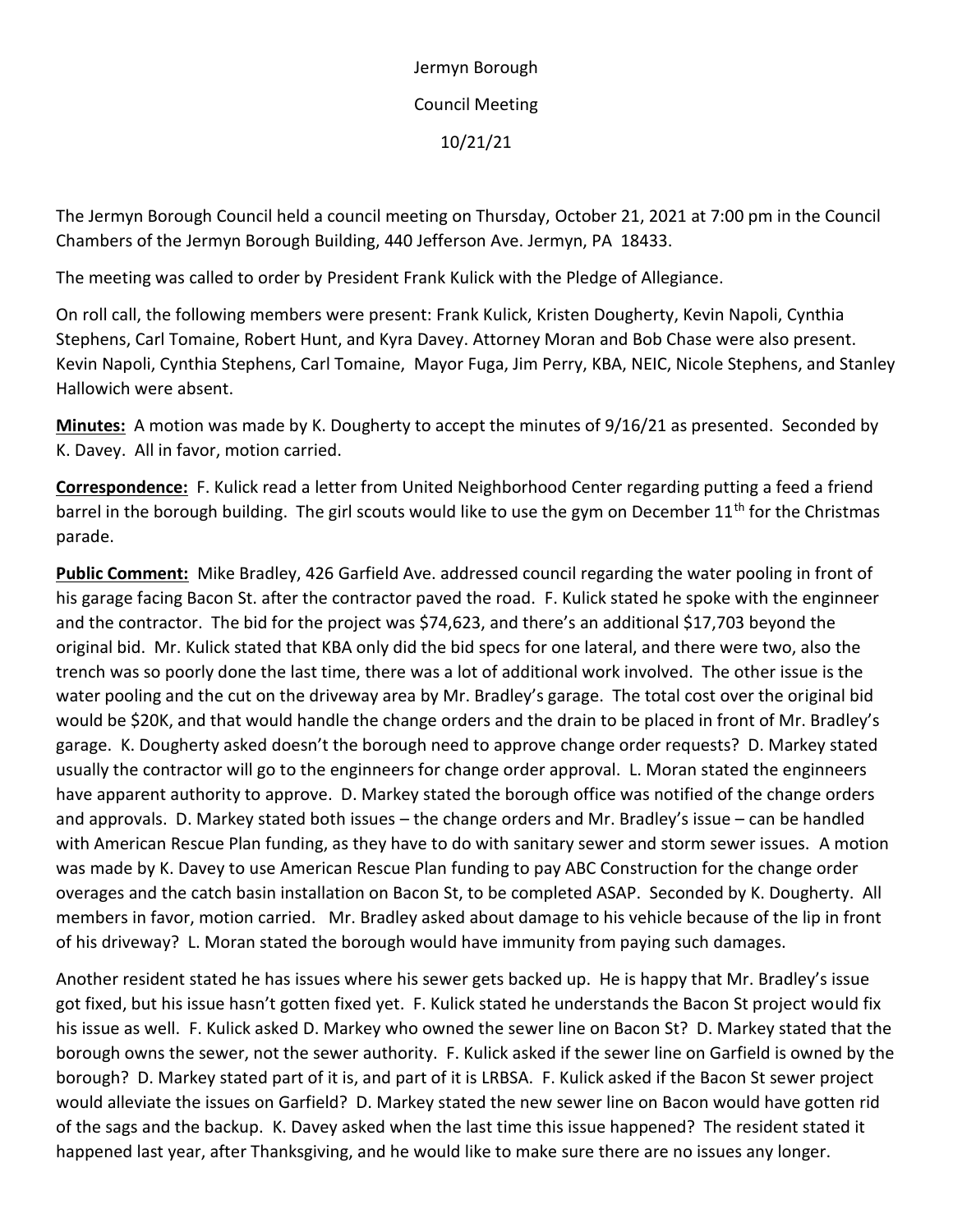**Andrew Ford:** Mr. Ford stated he has been a resident of Jermyn for about five years now. He is a videographer, and advised council of some of his work. He wants to get involved in the community and had an idea of showing people how to shoot videos as a community service effort. K. Davey asked if he's looking for a one time thing or weekly class? He states he was thinking of maybe a four week program, where he will cover a different topic each week. K. Davey will touch base with Mr. Ford to put the program together.

### **Police Chief:** Absent.

**Fire Chief:** Absent.

# **EMA Director:** Absent.

**Solicitor:** L. Moran stated we will be beginning the process of procuring easements, and council will need to give authority to the solicitor to be able to make easement offers. He stated that he wouldn't go higher than \$100, but D. Markey felt strongly that there shouldn't be financial consideration. Technically, the diminution of value is how it would be considered, and the value of the properties will increase after the project, so there really shouldn't be financial consideration. Just in case there are any holdouts, does council want to authorize an amount? The question was asked how many properties are along the project path? D. Markey stated 34 properties, and Jermyn Borough is a property owner for one or two parcels as well. L. Moran stated that he and F. Kulick will be meeting with some more reps next week regarding funding, and a decision doesn't have to be made tonight about financial consideration, but we are at the point where we have the information needed from PA DGS, so he would like to get the ball rolling soon. L. Moran stated he has the quit claim deed for the land on Washington Ave, so he will get that recorded.

## **Code Enforcement:** Absent.

**Zoning Officer:** B. Chase stated there was a zoning hearing last Thursday for Cerminaro Construction to put in a storage facility. The facility will be on the section between their garage and the alleyway. The other storage units he owns are top notch. There will be fencing, cameras, etc. There will be 152 storage units. B. Chase stated he is working with Stanley Loff on a subdivision. D. Markey stated he has the application, but there is a subdivision and land review fee, in which D. Markey notified Mr. Loff's attorney. B. Chase asked which planning commission it goes to first? D. Markey stated it should go to the borough planning commission, then upon approval, to the county planning commission.

**Engineer:** Absent.

**Tax Collector:** Absent.

**Mayor:** Absent.

**Shade Tree:** R. Hunt stated the Shade Tree Commission is meeting tonight to finalize Veteran's Day Ceremony, and there will be no new planting of trees this fall.

**Planning Commission:** Absent.

**Public Safety**: Absent.

**Finance:** Absent.

**Grants/MS4:** K. Dougherty stated nothing for grants, and for MS4, we met with the auditor, and we have not gotten the audit back yet. D. Markey stated for grants, Lackawanna County was awarded the CDBG grant for Jermyn Borough's elevator. The pre-bid conference was held last week, and the county commissioners will be awarding the grant in early November. F. Kulick asked if we can refuse the grant? D. Markey stated you can,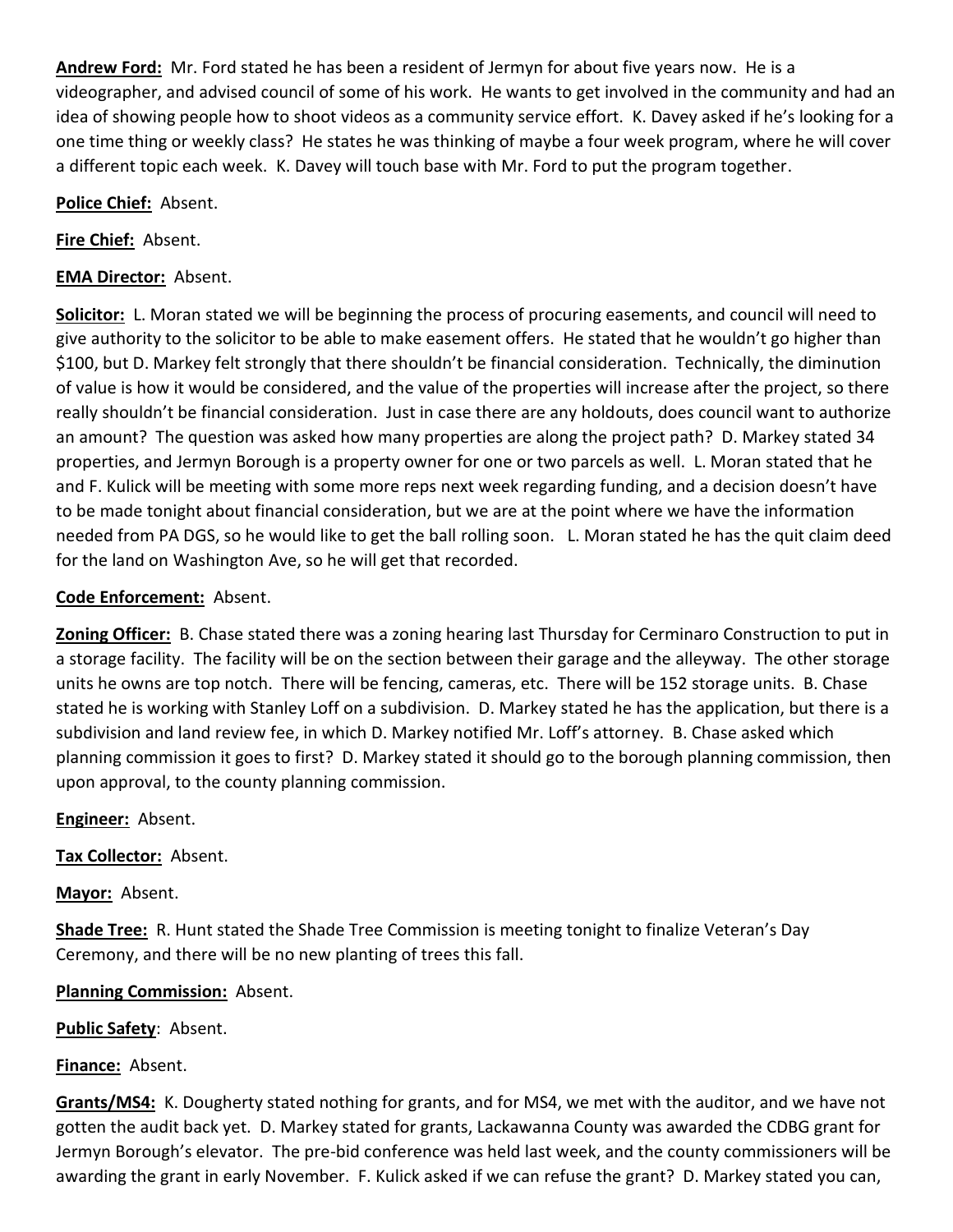but he worked really hard with the county on obtaining this grant. F. Kulick asked why we need an elevator? He stated it will lead to more expenses. D. Markey stated once the elevator grant is obtained, then you can go for grants to finish the upstairs, rent out to professional services, etc. or go for a KIZ (Keystone Innovative Zone) designation, which will pay the borough to house entrepreneurs and employees who are able to work remotely, but might not have reasonable accommodations elsewhere. The borough provides the internet and electric for people, and through the KIZ designation, receives income from the state.

#### **DPW:** Absent.

**Recreations:** K. Davey stated she will keep Council posted on what happens with Mr. Ford.

**Bridge St. Ordinance:** F. Kulick read the no parking on Bridge St. Ordinance. A motion was made by K. Davey to pass Ordinance 2021-11. Seconded by K. Dougherty. All members in favor, motion carried.

**Civil Service Commission:** F. Kulick stated since the commission ordinance passed, we need to fill seats on the commission, so please find some people who would be interested in serving on the commission.

**Treasurer's Report/Bills Payable:** D. Markey read the treasurer's report:

| <b>Current Assets</b>            |            |
|----------------------------------|------------|
| Checking/Savings                 |            |
| American Rescue Plan Fund        | 95,750.37  |
| Capital Reserve - DPW            | 10,524.40  |
| Capital Reserve - Police         | 4,486.82   |
| Crime Watch Fund                 | 222.69     |
| <b>General Fund - Community</b>  | 147,578.32 |
| <b>General Fund - FNB</b>        | 4,294.58   |
| <b>Holiday Lights Fund</b>       | 940.14     |
| <b>Investment - General Fund</b> | 1,001.57   |
| Investment - Liquid Fuels        | 33,815.49  |
| <b>Investment - Paving Fund</b>  | 1,011.93   |
| Investment - Recycling           | 5,003.63   |
| Investment - Refuse              | 2,600.31   |
| Liquid Fuels - FNB               | 32,581.84  |
| Petty Cash                       | 231.00     |
| <b>Recreations Fund</b>          | 15,474.25  |
| Recycling - Community            | 8,673.76   |
| Refuse Checking - FNB            | 85,001.21  |
| <b>Total Checking/Savings</b>    | 449,192.31 |
|                                  |            |
|                                  |            |
|                                  |            |

| <b>Current Liabilities</b> |           |
|----------------------------|-----------|
| <b>Accounts Payable</b>    |           |
| 200000 · Accounts Payable  | 76,902.01 |

A motion was made by accept treasurer's report and pay bills by K. Davey. Seconded by K. Dougherty. All members in favor. Motion carried.